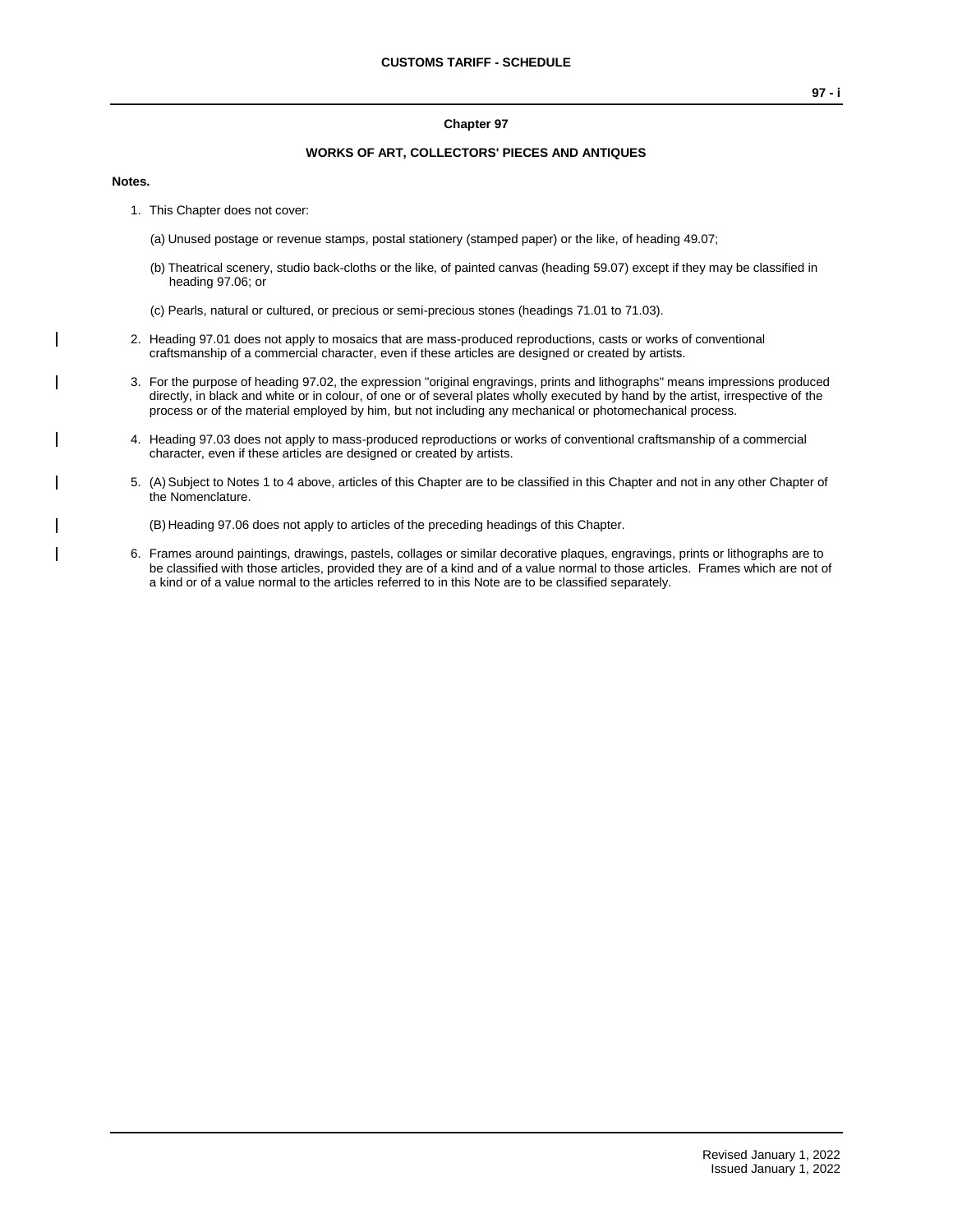## **CUSTOMS TARIFF - SCHEDULE**

|                | <b>Tariff</b><br>Item     | SS<br><b>Description of Goods</b>                                                                                                                                                                                                 | Unit of<br>Meas.  | <b>MFN</b><br><b>Tariff</b> | Applicable<br><b>Preferential Tariffs</b>                                                                                   |
|----------------|---------------------------|-----------------------------------------------------------------------------------------------------------------------------------------------------------------------------------------------------------------------------------|-------------------|-----------------------------|-----------------------------------------------------------------------------------------------------------------------------|
| $\blacksquare$ | 97.01                     | Paintings, drawings and pastels, executed entirely by hand, other than<br>drawings of heading 49.06 and other than hand-painted or hand-<br>decorated manufactured articles; collages, mosaics and similar<br>decorative plaques. |                   |                             |                                                                                                                             |
| П              |                           |                                                                                                                                                                                                                                   |                   |                             |                                                                                                                             |
| П              |                           |                                                                                                                                                                                                                                   |                   |                             |                                                                                                                             |
| Ш              |                           | -Of an age exceeding 100 years:                                                                                                                                                                                                   |                   |                             |                                                                                                                             |
| $\blacksquare$ | 9701.21                   | --Paintings, drawings and pastels                                                                                                                                                                                                 |                   |                             |                                                                                                                             |
| $\blacksquare$ | 9701.21.10                | - - - Originals by artists<br>Note: The General Tariff rate that applies to goods of this tariff item is the<br>Most-Favoured-Nation Tariff rate.                                                                                 |                   | Free                        | CCCT, LDCT, GPT, UST,<br>MXT, CIAT, CT, CRT, IT,<br>NT, SLT, PT, COLT, JT,<br>PAT, HNT, KRT, CEUT,<br>UAT, CPTPT, UKT: Free |
| Ш              |                           |                                                                                                                                                                                                                                   | <b>NMB</b><br>NMB |                             |                                                                                                                             |
| Ш              | 9701.21.90 00 - - - Other |                                                                                                                                                                                                                                   | <b>NMB</b>        | 5.5%                        | CCCT, LDCT, GPT, UST,<br>MXT, CIAT, CT, CRT, IT,<br>NT, SLT, PT, COLT, JT,<br>PAT, HNT, KRT, CEUT,<br>UAT, CPTPT, UKT: Free |
| $\blacksquare$ | 9701.22                   | - - Mosaics                                                                                                                                                                                                                       |                   |                             |                                                                                                                             |
| $\blacksquare$ |                           | 9701.22.10 00 - - - Originals by artists<br>Note: The General Tariff rate that applies to goods of this tariff item is the<br>Most-Favoured-Nation Tariff rate.                                                                   | <b>NMB</b>        | Free                        | CCCT, LDCT, GPT, UST,<br>MXT, CIAT, CT, CRT, IT,<br>NT, SLT, PT, COLT, JT,<br>PAT, HNT, KRT, CEUT,<br>UAT, CPTPT, UKT: Free |
| П              | 9701.22.90 00 - - - Other |                                                                                                                                                                                                                                   | <b>NMB</b>        | 7%                          | CCCT, LDCT, GPT, UST,<br>MXT, CIAT, CT, CRT, IT,<br>NT, SLT, PT, COLT, JT,<br>PAT, HNT, KRT, CEUT,<br>UAT, CPTPT, UKT: Free |
| $\mathbf{I}$   | 9701.29                   | - -Other                                                                                                                                                                                                                          |                   |                             |                                                                                                                             |
| $\blacksquare$ |                           | 9701.29.10 00 - - - Original collages and similar decorative plagues by artists<br>Note: The General Tariff rate that applies to goods of this tariff item is the<br>Most-Favoured-Nation Tariff rate.                            | <b>NMB</b>        | Free                        | CCCT, LDCT, GPT, UST,<br>MXT, CIAT, CT, CRT, IT,<br>NT, SLT, PT, COLT, JT,<br>PAT, HNT, KRT, CEUT,<br>UAT, CPTPT, UKT: Free |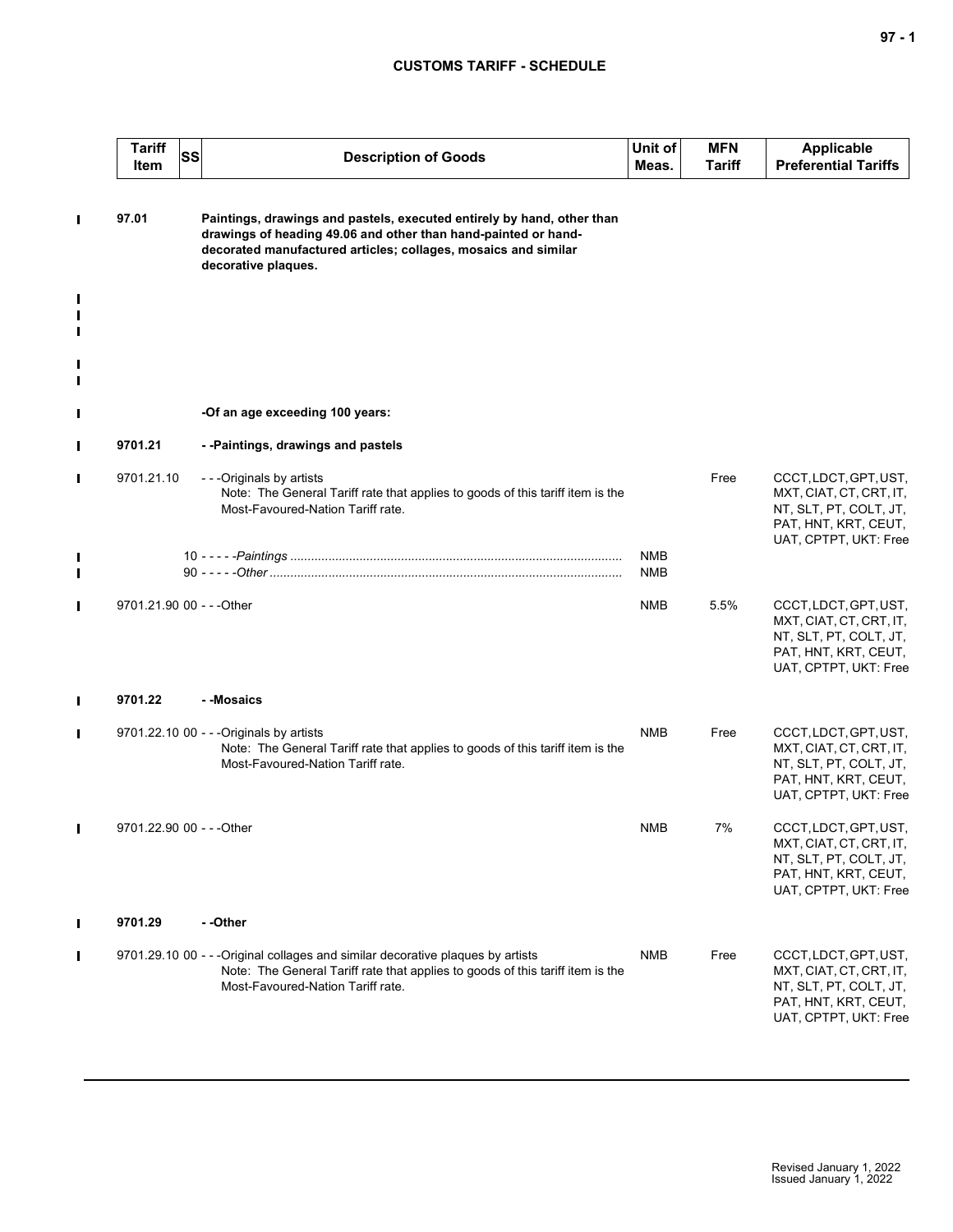| <b>Tariff</b><br>SS<br>Item | <b>Description of Goods</b>                                                                                                                                                                            | Unit of<br>Meas.         | <b>MFN</b><br><b>Tariff</b> | Applicable<br><b>Preferential Tariffs</b>                                                                                   |
|-----------------------------|--------------------------------------------------------------------------------------------------------------------------------------------------------------------------------------------------------|--------------------------|-----------------------------|-----------------------------------------------------------------------------------------------------------------------------|
| 9701.29.90 00 - - - Other   |                                                                                                                                                                                                        | <b>NMB</b>               | 7%                          | CCCT, LDCT, GPT, UST,<br>MXT, CIAT, CT, CRT, IT,<br>NT, SLT, PT, COLT, JT,<br>PAT, HNT, KRT, CEUT,<br>UAT, CPTPT, UKT: Free |
|                             | -Other:                                                                                                                                                                                                |                          |                             |                                                                                                                             |
|                             |                                                                                                                                                                                                        |                          |                             |                                                                                                                             |
|                             |                                                                                                                                                                                                        |                          |                             |                                                                                                                             |
| 9701.91                     | --Paintings, drawings and pastels                                                                                                                                                                      |                          |                             |                                                                                                                             |
| 9701.91.10                  | - - - Originals by artists<br>Note: The General Tariff rate that applies to goods of this tariff item is the<br>Most-Favoured-Nation Tariff rate.                                                      |                          | Free                        | CCCT, LDCT, GPT, UST,<br>MXT, CIAT, CT, CRT, IT,<br>NT, SLT, PT, COLT, JT,<br>PAT, HNT, KRT, CEUT,<br>UAT, CPTPT, UKT: Free |
|                             |                                                                                                                                                                                                        | <b>NMB</b><br><b>NMB</b> |                             |                                                                                                                             |
| 9701.91.90 00 - - - Other   |                                                                                                                                                                                                        | NMB                      | 5.5%                        | CCCT, LDCT, GPT, UST,<br>MXT, CIAT, CT, CRT, IT,<br>NT, SLT, PT, COLT, JT,<br>PAT, HNT, KRT, CEUT,<br>UAT, CPTPT, UKT: Free |
| 9701.92                     | - -Mosaics                                                                                                                                                                                             |                          |                             |                                                                                                                             |
|                             | 9701.92.10 00 - - - Originals by artists<br>Note: The General Tariff rate that applies to goods of this tariff item is the<br>Most-Favoured-Nation Tariff rate.                                        | <b>NMB</b>               | Free                        | CCCT, LDCT, GPT, UST,<br>MXT, CIAT, CT, CRT, IT,<br>NT, SLT, PT, COLT, JT,<br>PAT, HNT, KRT, CEUT,<br>UAT, CPTPT, UKT: Free |
| 9701.92.90 00 - - - Other   |                                                                                                                                                                                                        | <b>NMB</b>               | 7%                          | CCCT, LDCT, GPT, UST,<br>MXT, CIAT, CT, CRT, IT,<br>NT, SLT, PT, COLT, JT,<br>PAT, HNT, KRT, CEUT,<br>UAT, CPTPT, UKT: Free |
| 9701.99                     | - -Other                                                                                                                                                                                               |                          |                             |                                                                                                                             |
|                             | 9701.99.10 00 - - - Original collages and similar decorative plaques by artists<br>Note: The General Tariff rate that applies to goods of this tariff item is the<br>Most-Favoured-Nation Tariff rate. | NMB                      | Free                        | CCCT, LDCT, GPT, UST,<br>MXT, CIAT, CT, CRT, IT,<br>NT, SLT, PT, COLT, JT,<br>PAT, HNT, KRT, CEUT,<br>UAT, CPTPT, UKT: Free |
| 9701.99.90 00 - - - Other   |                                                                                                                                                                                                        | <b>NMB</b>               | 7%                          | CCCT, LDCT, GPT, UST,<br>MXT, CIAT, CT, CRT, IT,<br>NT, SLT, PT, COLT, JT,<br>PAT, HNT, KRT, CEUT,<br>UAT, CPTPT, UKT: Free |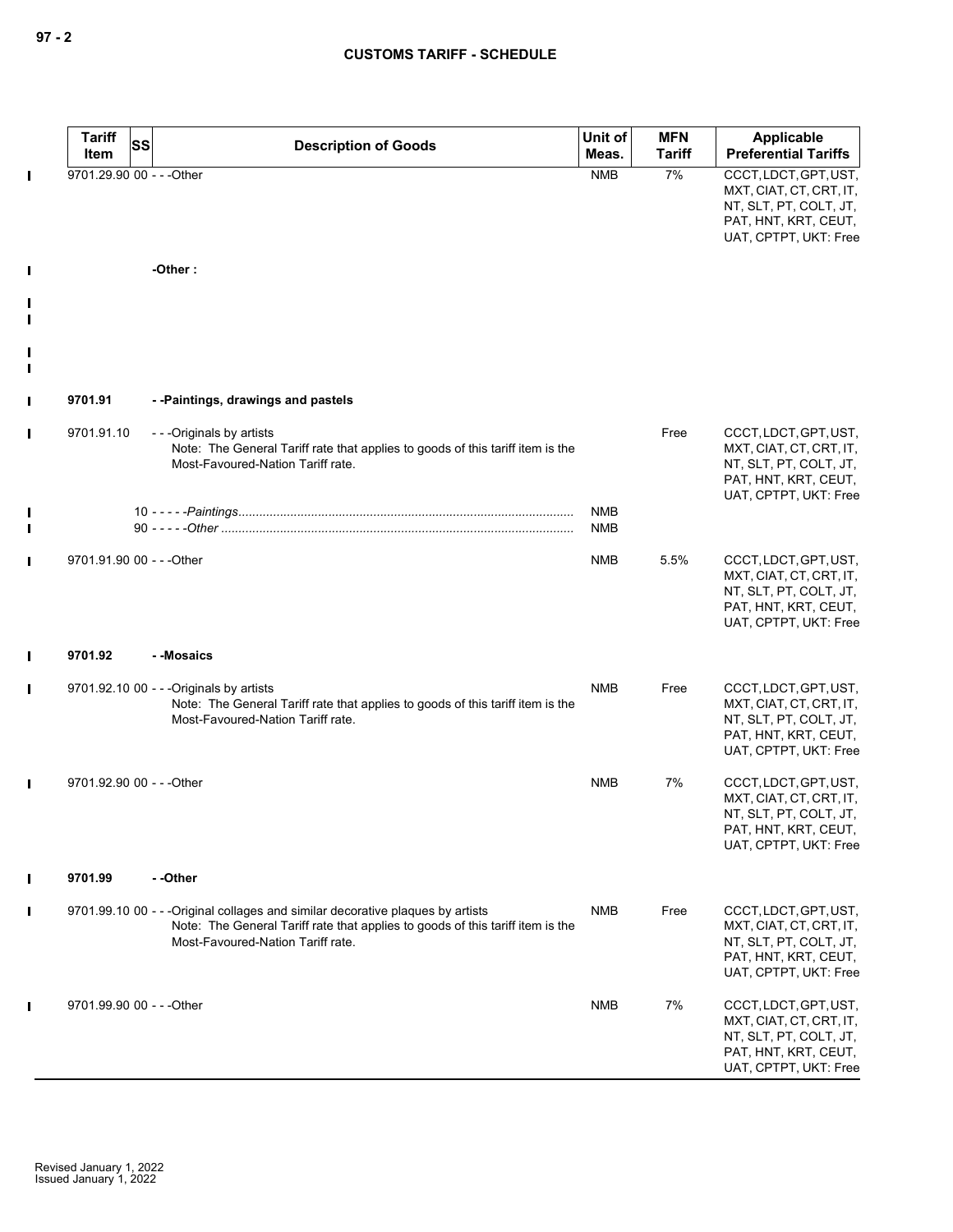# **CUSTOMS TARIFF - SCHEDULE**

|   | <b>Tariff</b><br>SS<br>Item | <b>Description of Goods</b>                                                                                                                                                                                                                                                                                   | Unit of<br>Meas. | <b>MFN</b><br><b>Tariff</b> | <b>Applicable</b><br><b>Preferential Tariffs</b>                                                                            |
|---|-----------------------------|---------------------------------------------------------------------------------------------------------------------------------------------------------------------------------------------------------------------------------------------------------------------------------------------------------------|------------------|-----------------------------|-----------------------------------------------------------------------------------------------------------------------------|
|   | 97.02                       | Original engravings, prints and lithographs.                                                                                                                                                                                                                                                                  |                  |                             |                                                                                                                             |
| L |                             |                                                                                                                                                                                                                                                                                                               |                  |                             |                                                                                                                             |
| П |                             | 9702.10.00 00 -Of an age exceeding 100 years<br>Note: The General Tariff rate that applies to goods of this tariff item is the<br>Most-Favoured-Nation Tariff rate.                                                                                                                                           | <b>NMB</b>       | Free                        | CCCT, LDCT, GPT, UST,<br>MXT, CIAT, CT, CRT, IT,<br>NT, SLT, PT, COLT, JT,<br>PAT, HNT, KRT, CEUT,<br>UAT, CPTPT, UKT: Free |
| П | 9702.90.00 00 -Other        | Note: The General Tariff rate that applies to goods of this tariff item is the<br>Most-Favoured-Nation Tariff rate.                                                                                                                                                                                           | <b>NMB</b>       | Free                        | CCCT, LDCT, GPT, UST,<br>MXT, CIAT, CT, CRT, IT,<br>NT, SLT, PT, COLT, JT,<br>PAT, HNT, KRT, CEUT,<br>UAT, CPTPT, UKT: Free |
| П | 97.03                       | Original sculpture and statuary, in any material.                                                                                                                                                                                                                                                             |                  |                             |                                                                                                                             |
|   |                             |                                                                                                                                                                                                                                                                                                               |                  |                             |                                                                                                                             |
| П |                             | 9703.10.00 00 - Of an age exceeding 100 years<br>Note: The General Tariff rate that applies to goods of this tariff item<br>is the Most-Favoured-Nation Tariff rate.                                                                                                                                          | <b>NMB</b>       | Free                        | CCCT, LDCT, GPT, UST,<br>MXT, CIAT, CT, CRT, IT,<br>NT, SLT, PT, COLT, JT,<br>PAT, HNT, KRT, CEUT,<br>UAT, CPTPT, UKT: Free |
| П | 9703.90.00 00 - Other       | Note: The General Tariff rate that applies to goods of this tariff item is the<br>Most-Favoured-Nation Tariff rate.                                                                                                                                                                                           | <b>NMB</b>       | Free                        | CCCT, LDCT, GPT, UST,<br>MXT, CIAT, CT, CRT, IT,<br>NT, SLT, PT, COLT, JT,<br>PAT, HNT, KRT, CEUT,<br>UAT, CPTPT, UKT: Free |
|   |                             | 9704.00.00 00 -Postage or revenue stamps, stamp-postmarks, first-day covers, postal<br>stationery (stamped paper), and the like, used or unused, other than those of<br>heading 49.07.<br>Note: The General Tariff rate that applies to goods of this tariff item is the<br>Most-Favoured-Nation Tariff rate. |                  | Free                        | CCCT, LDCT, GPT, UST,<br>MXT, CIAT, CT, CRT, IT,<br>NT, SLT, PT, COLT, JT,<br>PAT, HNT, KRT, CEUT,<br>UAT, CPTPT, UKT: Free |
|   | 97.05                       | Collections and collectors' pieces of archaeological, ethnographic,<br>historical, zoological, botanical, mineralogical, anatomical,<br>paleontological or numismatic interest.                                                                                                                               |                  |                             |                                                                                                                             |
|   |                             |                                                                                                                                                                                                                                                                                                               |                  |                             |                                                                                                                             |
|   |                             | 9705.10.00 00 -Collections and collectors' pieces of archaeological, ethnographic or<br>historical interest<br>Note: The General Tariff rate that applies to goods of this tariff item is the<br>Most-Favoured-Nation Tariff rate.                                                                            |                  | Free                        | CCCT, LDCT, GPT, UST,<br>MXT, CIAT, CT, CRT, IT,<br>NT, SLT, PT, COLT, JT,<br>PAT, HNT, KRT, CEUT,<br>UAT, CPTPT, UKT: Free |
|   |                             | -Collections and collectors' pieces of zoological, botanical,<br>mineralogical, anatomical or paleontological interest:                                                                                                                                                                                       |                  |                             |                                                                                                                             |